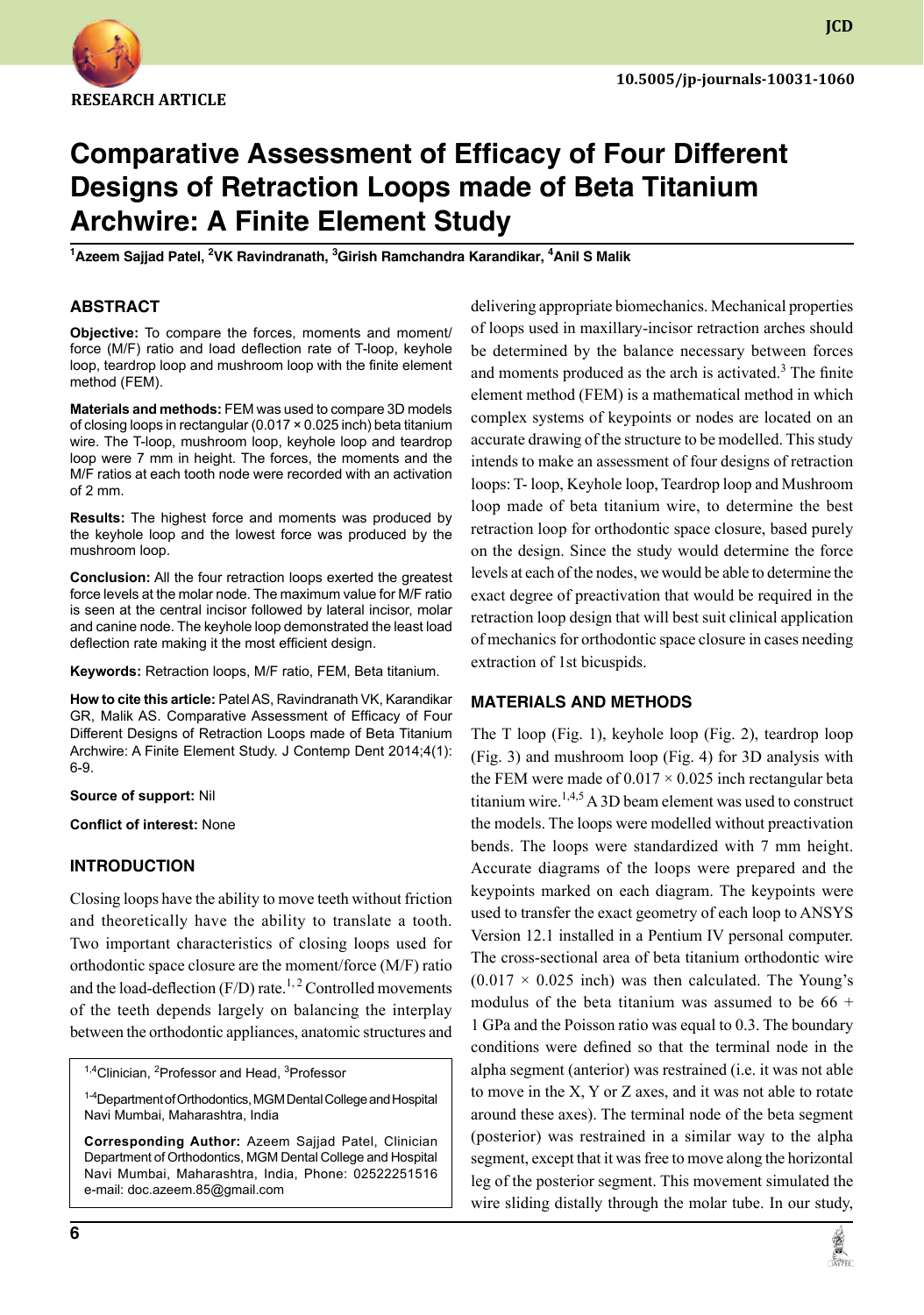2 mm displacement was done in Fx direction, i.e. the horizontal displacement and moments calculated around the Z axis.

## **Results**

The horizontal forces  $(X \text{ axis})$  at the center of each tooth, and moments along the Z axis in the anterior and posterior segment were recorded after an activation of 2 mm. The forces are given in Newton's (N), moments in Newton millimeters (Nmm), and the M/F ratios in millimeters (mm). Load deflection rate (LDR) is represented in Newton/ millimeters (N/mm). Master chart shows force, moment and M/F ratio acting on each tooth included, in four designs of loops, (keyhole loop, teardrop loop, mushroom loop and T-loop in beta titanium archwire). Table 2 shows the values obtained of load deflection rate in all the four loops.

The force values when noted in descending order of their magnitude followed a different trend at each node. But each node showed the same order for all four loop design.

The moment values when noted in descending order of their magnitude followed a different trend at each node.

## **Discussion**

The forces exerted by different designs of loops (T-loop, mushroom loop, teardrop loop and keyhole loop) made from beta titanium archwire was noted. The magnitude of force at similar nodes appeared to be in the same range for T-loop and Keyhole loop configuration (Table 1 and Graph 1). A similar tendency of comparable range in force levels was observed between the Mushroom and Teardrop loop configurations, however as expected the pure magnitude of the force levels at different tooth nodes varied considerably irrespective of the design of loop.

An interesting aspect which we observed while studying the levels of forces generated was that, the Mushroom and Teardrop loops developed greater force levels in posterior (molar) nodes as compared to other nodes, while the T loop and Keyhole loop seemed to exhibit larger force levels in the anterior segment (lateral and central incisor nodes) as compared to the other nodes (Table 1 and Graph 1). Hence, in cases with high anchorage requirement, Mushroom and Teardrop loops can be used. And cases in which it is essential



**Fig. 2:** Teardrop loop

**Fig. 4:** T-loop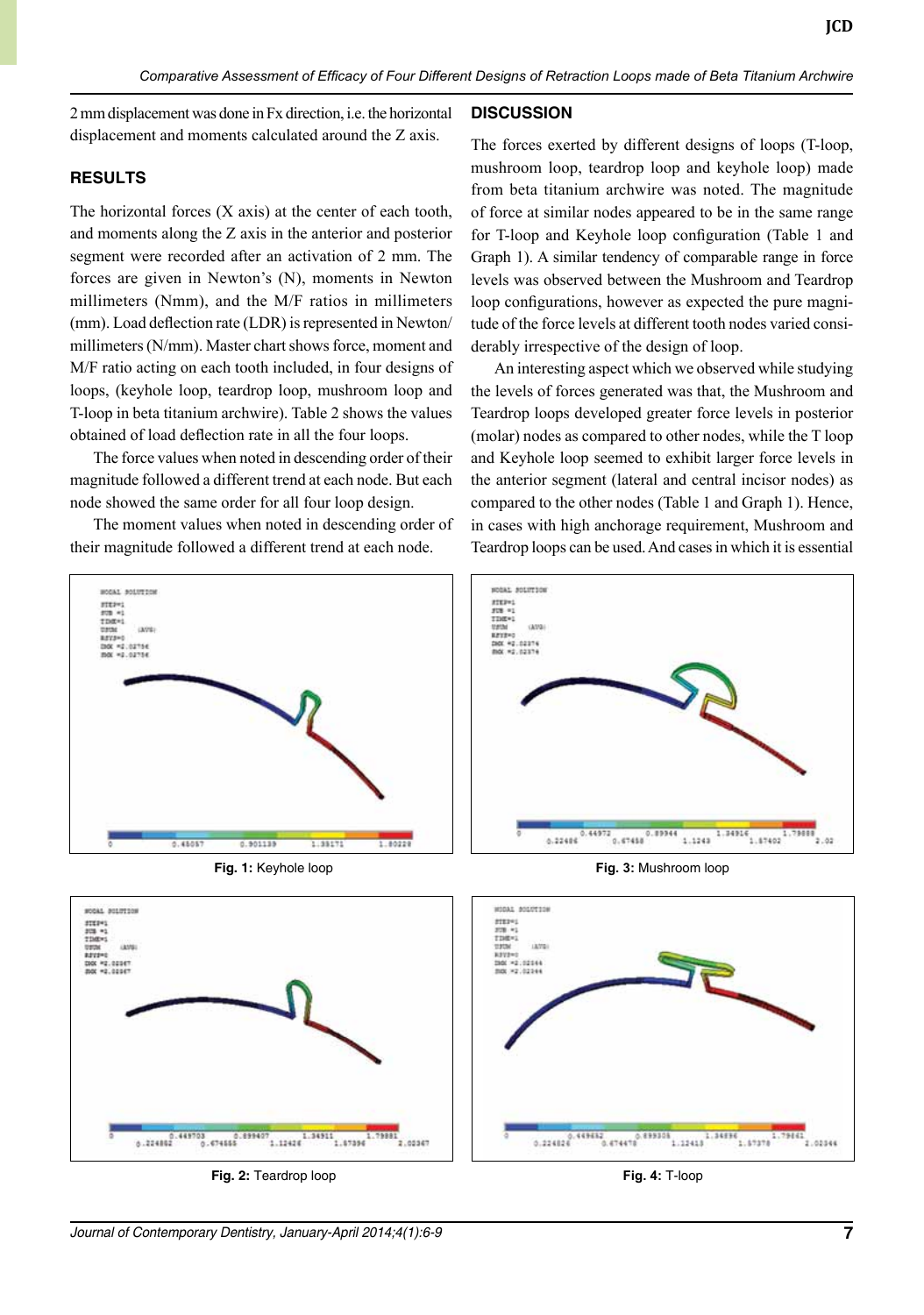| Table 1: Forces in Newtons, moments in Newton-millimeters and moment to force ratio in millimeters for all four designs of loops |  |
|----------------------------------------------------------------------------------------------------------------------------------|--|
|----------------------------------------------------------------------------------------------------------------------------------|--|

|         |                  | Teeth        |               |              |              |               |              |                      |               |              |                      |                   |       |
|---------|------------------|--------------|---------------|--------------|--------------|---------------|--------------|----------------------|---------------|--------------|----------------------|-------------------|-------|
| Sr. no. | Loops            | Molar node   |               |              | Canine node  |               |              | Lateral incisor node |               |              | Central incisor node |                   |       |
|         |                  | Force<br>(X) | Moment<br>(Z) | M/F<br>ratio | Force<br>(X) | Moment<br>(Z) | M/F<br>ratio | Force<br>(X)         | Moment<br>(Z) | M/F<br>ratio | Force<br>(X)         | Moment M/F<br>(Z) | ratio |
| 1.      | Keyhole<br>loop  | 3.21         | $-19.63$      | 6.10         | $-2.55$      | $-2.54$       | 0.99         | $-2.45$              | $-16.85$      | 6.85         | $-1.47$              | $-13.47$          | 9.15  |
| 2.      | Teardrop<br>loop | 3.36         | $-19.78$      | 5.87         | $-1.23$      | $-0.99$       | 0.80         | $-1.32$              | $-9.63$       | 7.25         | $-0.79$              | $-7.30$           | 9.16  |
| 3.      | Mushroom<br>loop | 3.92         | $-19.80$      | 5.83         | $-1.02$      | $-0.74$       | 0.62         | $-1.14$              | $-7.86$       | 6.84         | $-0.68$              | $-6.32$           | 9.16  |
| 4.      | T-loop           | 3.26         | $-19.46$      | 5.95         | $-1.99$      | $-1.82$       | 0.91         | $-2.00$              | $-14.05$      | 7.01         | $-1.20$              | $-11.02$          | 9.16  |

**Table 2:** The values of load deflection rate for all the four loops

| Loop design   | Load deflection rate (Newton/mm) |
|---------------|----------------------------------|
| Keyhole loop  | 6.04                             |
| Teardrop loop | 6.20                             |
| Mushroom loop | 10.27                            |
| T-loop        | 11.29                            |

to maintain torque in anteriors, T loop and Keyhole loop can be used.

A consideration of force magnitude experienced by individual tooth nodes demonstrated a decreasing magnitude of force levels from the posterior to anterior segment.

We aimed to observe the force system without the placement of any preactivation bends. The Moment to force ratios evaluated for each tooth node in this study indicate that the maximum value for the M/F ratios was experienced at the central incisor node, followed by the lateral incisor node, molar node and the canine node respectively (Table 2 and Graph 2).

It was also noticed that when the force levels were studied, as one progresses anteriorly, the force levels showed a decreasing magnitude. This reduced force level and increased moment seemed to result in a high value of M/F ratio at central incisor. M/F ratio experienced at the central incisor node for all the different loop design seemed to be



Graph 1: Forces in Newton's in recommended four types of loops

similar, for this reason in clinical scenario all these loops will help in achieving bodily movement of anteriors.

The loops used in our study showed that the T-loop and keyhole loop generated the force levels to near optimum values for physiologic tooth movements as suggested by Gjessing P,<sup>6</sup> Braun S,<sup>7</sup> Proffit WR,<sup>8</sup> Ricketts,<sup>9</sup> Smith and Storey.<sup>10</sup>

#### **Conclusion**

It is clear that the level and direction of forces and moments generated by loops depend on many confounding factors; they are the influences of loop material and shape, end conditions (ligation methods), activation direction and magnitude which make analysis difficult.

- 1. All the four retraction loops exerted the greatest force levels at the molar node. The level of these forces decreased as one moves anteriorly.
- 2. T-loop and Keyhole loop configuration generated comparable force magnitude at different teeth.
- 3. Teardrop and Mushroom loop configuration generated comparable force magnitude at different teeth.
- 4. The maximum value for M/F ratio is seen at the central incisor followed by lateral incisor, molar and canine node.



**Graph 2:** Moment to force ratios in millimeters in four types of loops at various nodes